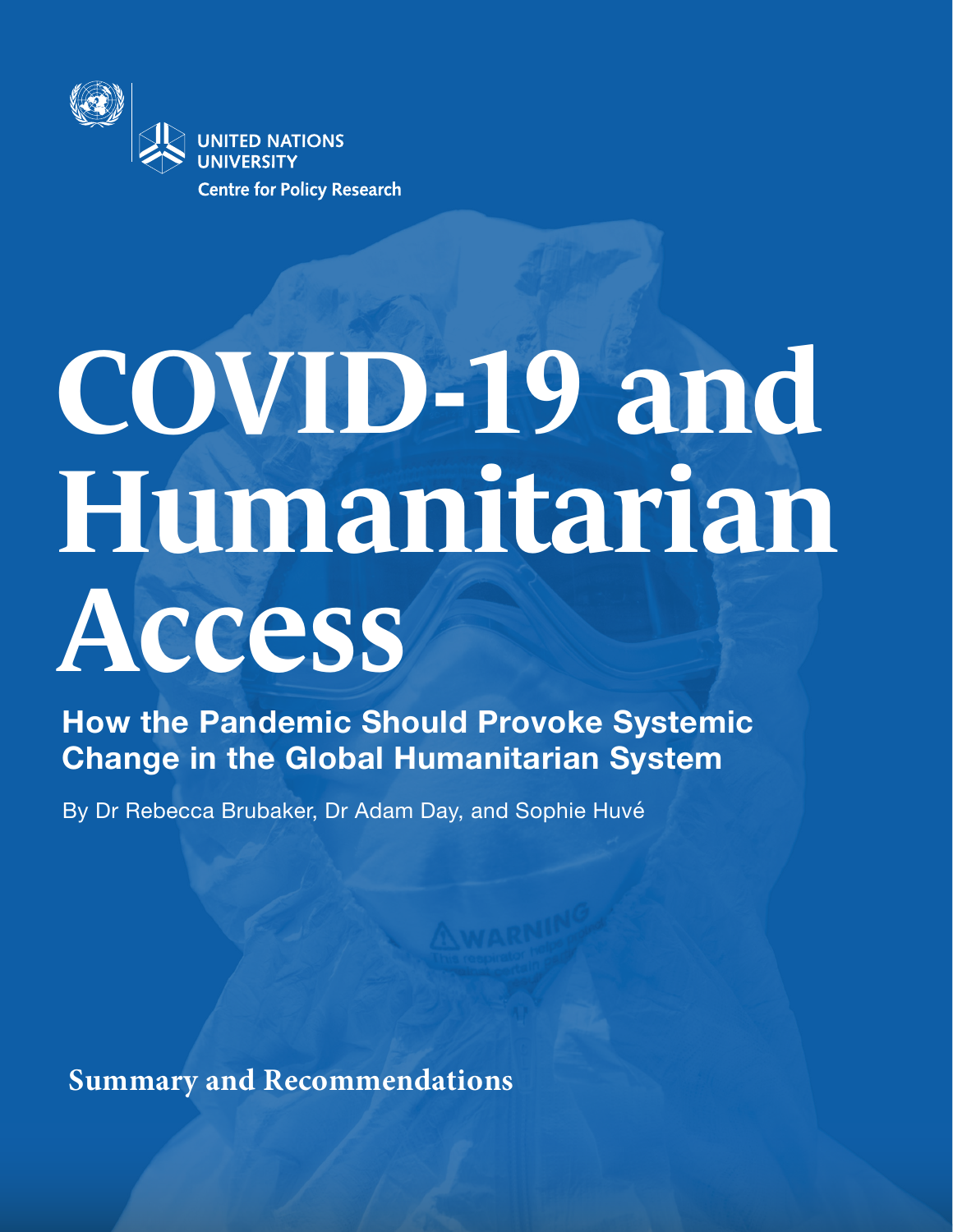# **Summary and Recommendations**

*COVID-19 and Humanitarian Access: How the Pandemic Should Provoke Systemic Change in the Global Humanitarian System* examines the pandemic's impact on humanitarian access and operations. The analysis is based on developments in Colombia, Myanmar, Nigeria, South Sudan, and Yemen. The report finds that the pandemic has contributed to significantly greater humanitarian needs in many settings, alongside a high likelihood of longer-term socio-economic risks that may push more people into vulnerability. At the same time, a combination of factors has acted against humanitarian access and delivery, including: restrictions of travel into and within countries; quarantining and other restrictions on group activities; increased bureaucratic hurdles by governments and other actors; and a global financial downturn that has reduced overseas spending. An important result of these restrictions has been a significant, but potentially temporary, shift of responsibility from some international organizations to local partners, and within international organizations to their local staff. This shift, however, has not been accompanied by a meaningful increase in support for local actors, raising serious questions about the international community's commitment to the Grand Bargain of the 2016 World Humanitarian Summit and implications for humanitarian access during a crisis. Improving the structural, financial, and cultural relationships between international and national actors has arisen as a key priority in addressing the access challenges posed by COVID-19.

On the basis of these findings, the report offers the following ten recommendations for governments, donors, the UN, and local, non-governmental organizations both on improving access but also about prioritizing in a crisis moment:

# **1. Revisit the standard humanitarian response.**

During crisis periods, the global humanitarian response typically comprises a largescale donor appeal followed by a surge of international personnel and supplies into affected regions. This is well captured in the GHRP of 2020, of which roughly 95 per cent of the USD 10.5 billion appeal was identified as going to the UN itself.<sup>46</sup> But the contexts analysed for this study highlight that a surge of international staff is impossible during an event such as the pandemic, given the movement restrictions and quarantining requirements for international organizations. This should be treated as an opportunity to revisit the humanitarian business model, not only examining the issues of inequalities across international and national actors described above, but also considering the possibility of building up parallel national and local health systems, ramping up cash vouchers for populations in need, encouraging recourse to regional crisis response mechanisms, and focusing funding on those actors most directly responsible for delivery on the ground. In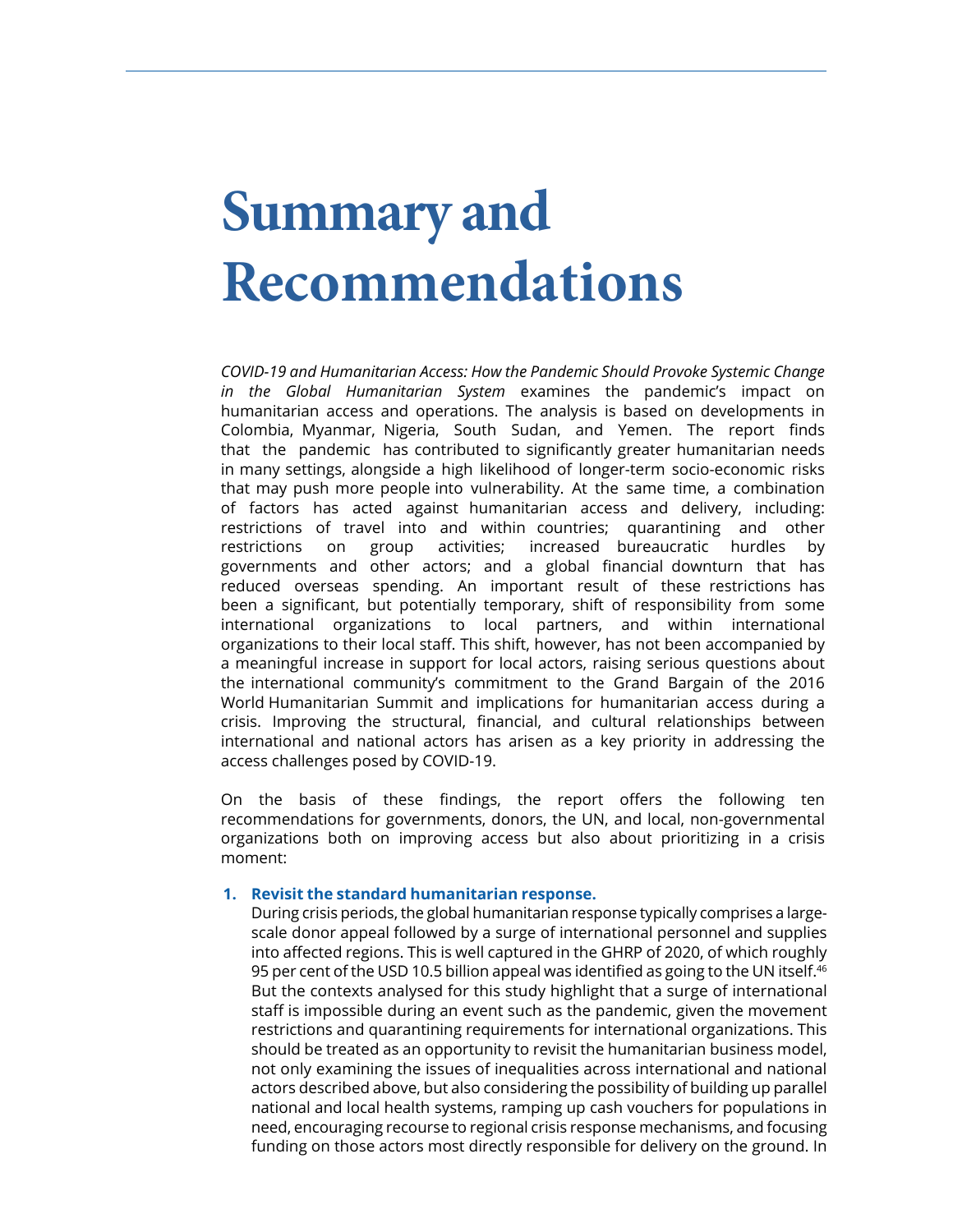other words, donors should prioritize building up national resilience rather than expanding international aid, following the model, some have argued, adopted in the disaster response sphere.

# **2. Recommit to the Grand Bargain with tangible system-wide steps for addressing inequalities across international and local service providers.**

The 2016 Grand Bargain, with its ten commitments, is an agenda for a more efficient and effective international relief sector. It includes an emphasis on 'localization,' among other commitments. However, the COVID-19 response has underscored again the widely varying understandings of what 'localization' means in practice, deeply-rooted inequalities in how funding is distributed across entities, and a tendency of international actors to dominate and instrumentalize local organizations. The authors found that in some contexts, local actors were expected to shoulder the substantial risks involved in humanitarian delivery without proportionate financial support or health and security protections afforded to their international counterparts. The UN and major donors should elevate ongoing discussions about joint analysis and monitoring, decolonizing aid and creating equal partnerships among international and local organizations to the highest levels, towards meaningful system-wide policy responses. Specific steps towards a more flexible, predictable, equitable system could include:

- **a. Continuing to prioritize the most vulnerable.** The UN, international financial institutions (IFIs), and major donors should re-examine their current funding priorities and place the most acutely vulnerable populations at the top of the list. While this is ostensibly the case already, other national priorities took precedence in some of the contexts analysed for this study. Ring-fencing funding for the most vulnerable would be a helpful step to address this challenge.
- **b. Pre-arranging finance.** There have been some good initiatives to make financing more anticipatory, including within the UN, the International Committee of the Red Cross, and other organizations. These efforts should be complemented with significant funds from humanitarian donors, and clear mechanisms to take action well before a worst-case scenario arises. A "no regrets" approach should be considered across these responses to ensure that proactive steps can be taken.
- **c. Pooling resources.** Lacking a central treasury, the humanitarian system's funding is determined by the political priorities of its largest donors. Pooled funds like the CERF, while growing fast, still only account for roughly 6 per cent of total humanitarian funding. This not only creates imbalances in funding for the most vulnerable, but also tends to reward the largest organizations (which are adept at fundraising) rather than those with the comparative advantage in given situations. A large, multi-partner pooled fund that is linked to outcomes would allow money to be disbursed flexibly to those with the greatest comparative advantage (including local organizations).47
- **d. Demanding transparency.** The interviews undertaken for this study exposed a significant asymmetry: local actors are expected to account for every dollar spent, while the broader flows of funding through the international system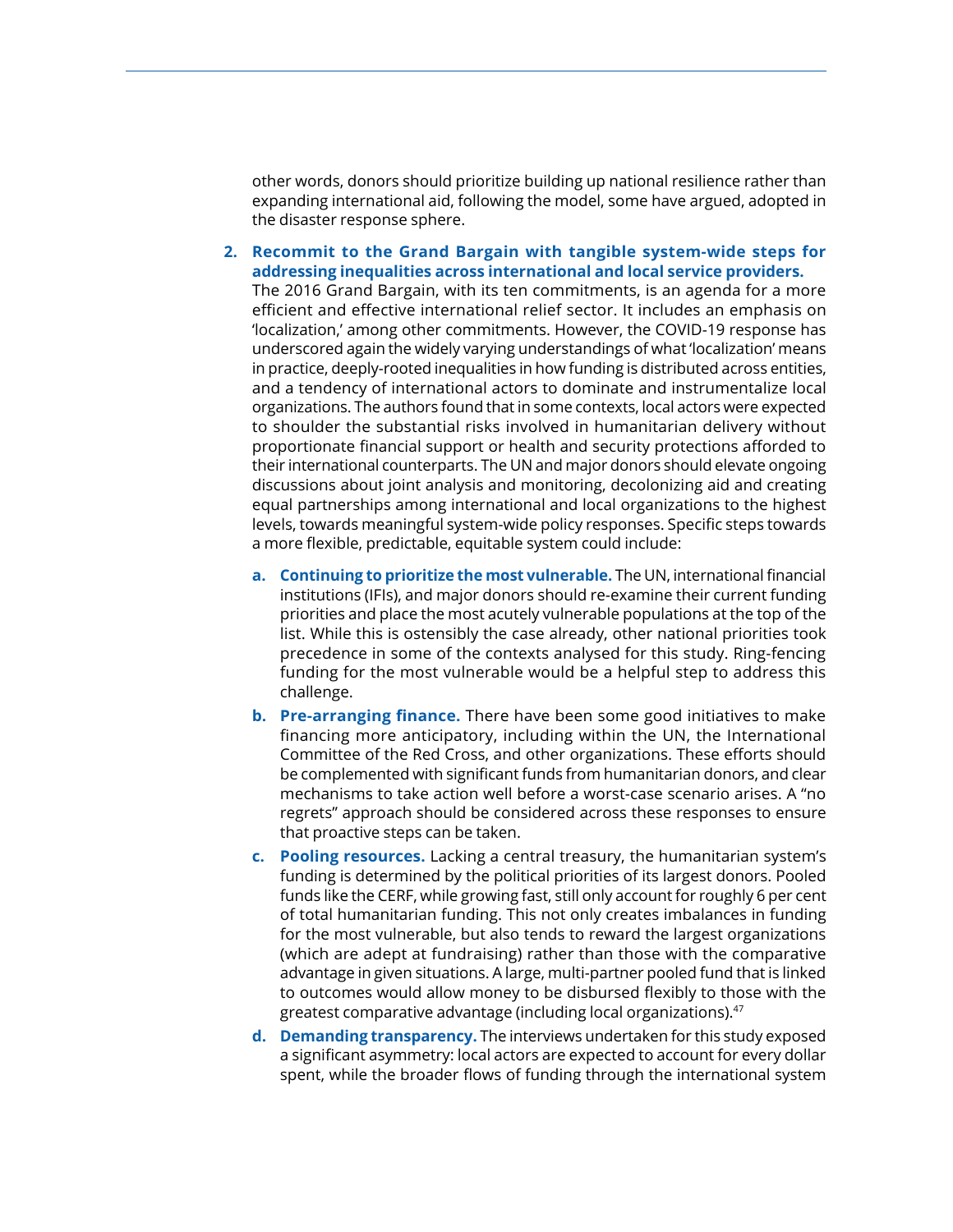remain relatively opaque. In support of the Grand Bargain, the UN and major donors should be required to report on the extent to which humanitarian funding is cascading to local actors, with clear explanations if the 25 per cent threshold is not consistently met. A private-public partnership model may be one way of establishing the infrastructure needed to ensure the necessary levels of transparency through each level of transaction.

- **e. Equalizing contracts and increasing multi-year funding.** Local organizations are often subject to contracts that only allow short-term employment for staff and do not allow them to claim for overhead, despite significant transactional costs and the need to maintain complex operations. This is in part because most local organizations have a mediated relationship with donors, with an international entity taking the overhead and designing the implementation contract. The pandemic has exposed with even greater clarity how problematic and inefficient this arrangement can be, requiring a policy-level discussion about equalizing contractual statuses and increasing multi-year funding across humanitarian organizations.
- **f. Investing in consortia and twinning approaches.** Encouraging programming built around consortia or through joint programming will enable smaller and local NGOs to participate with greater impact and less risk to their staff and operations. Donors can encourage such approaches by making them a condition for certain funding streams. Ensuring that women-led organizations or organizations focused on the needs of marginalized groups receive equitable funding should also be a condition for donors.
- **g. Adding chairs to the table.** Too often the organizations that seek to serve are not representative of the societies in which they work. Inviting local organizations to coordination mechanisms, providing simultaneous translation during coordination meetings, increasing local language requirements for international staff, and appointing "service users" or individuals who have direct experience living through conflict contexts to NGO boards could go a long way to ensure the services provided best meet current needs.

# **3. Improve the provision of equitable duty of care or "occupational safety and health" for all personnel, regardless of nationality or contract status.**

The pandemic has demonstrated the importance of investing more in the duty of care of humanitarian organizations' staff – both national and international. Even if international organizations have made a push towards nationalizing their activities in the last decade, the pandemic illustrated the persistence of a "headquarters bias," with greater resources, including security resources, and support still directed at international staff rather than at local staff or local partners in the field. Occupational safety and health policies should correct this bias and equitably invest in support, training and equipment of local staff, who cannot "pack up and leave when things get rough," as one interviewee phrased it. More attention and better resourcing are also needed regarding the occupational health of all staff operating in-country, which, according to interviewees, was largely neglected before the pandemic. Planning for and adequately resourcing occupational health will better enable more international staff, in future (health) crises, to stay and deliver.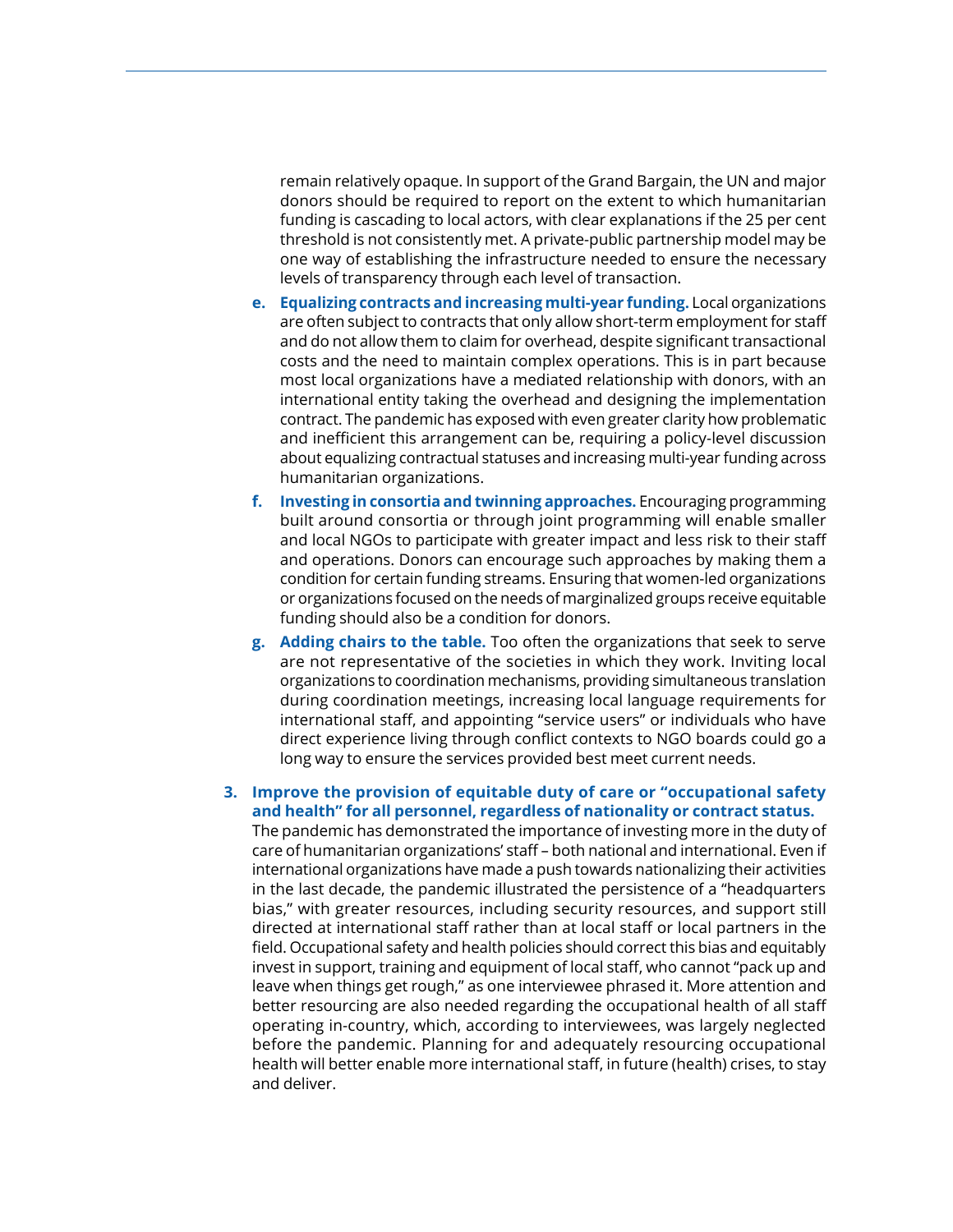### **4. Invest in monitoring capacities of local staff and local partners.**

In many cases, international organizations emphasized how the international travel and movement restrictions resulted in their inability to monitor the activities of their local staff or implementing partners. In such a situation, developing the monitoring capacities of local staff and partners, including camp-based staff in IDP camps or sites, would ensure that they are able to maintain and potentially scale up operations while retaining their quality, in the absence of international staff. The pandemic should be used as an opportunity for capacity-building of local partners.

# **5. Develop a coherent and consistent approach to humanitarian exemptions.** The pandemic has highlighted the importance of providing timely, predictable exemptions for humanitarian actors. While in many cases exemptions were eventually agreed upon, it often took weeks or even months for agreements to be put in place. Going forward, exemptions could be agreed upon in advance, or categories of humanitarian aid could be predetermined as exempt to ensure delivery even in the case of strict travel restrictions.

# **6. Define "life-saving" activities in coordination with humanitarian actors.**

During the pandemic, many governments adopted restrictive definitions of "lifesaving" activities without prior consultations with humanitarian organizations. Governments should work with the different humanitarian clusters present in each main sector of humanitarian action to ensure their definitions of criticality truly reflect existing needs and do not exclude categories of beneficiaries.

# **7. Prioritize protection activities related to sexual and gender-based violence.**

The pandemic not only contributed to greater risks of sexual violence but also resulted in fewer protections for the most vulnerable groups, especially in conflictprone areas. When planning for humanitarian access, top priority should be given to those populations most at risk for sexual violence, including in governments' decisions to allocate resources and grant exemptions.

# **8. Invest more in information campaigns.**

Across the contexts studied, the issue of misinformation and targeted disinformation campaigns around the pandemic constituted a dangerous impediment to humanitarian access. Armed groups have been able to manipulate public opinion for their own benefit, while at times governments have also participated in inaccurate public information campaigns. Donors and the UN should reinvest in public information to ensure widespread understanding of the risks and the benefits of cooperating with humanitarian workers. The UN's "Verified" campaign is a good example of an initiative that could be adapted to the humanitarian sphere.

# **9. Look for opportunities in crisis.**

The pandemic has also opened opportunities for organizations working in conflict settings, allowing them to provide hygiene trainings that might prevent the spread of future diseases, push for prisoner releases in overcrowded facilities, and even call for ceasefires among belligerent parties. In some instances, the pandemic also provoked a streamlined approach to delivery or innovations in partnerships between organizations. Looking for positive externalities in crisis can help humanitarian organizations innovate and learn.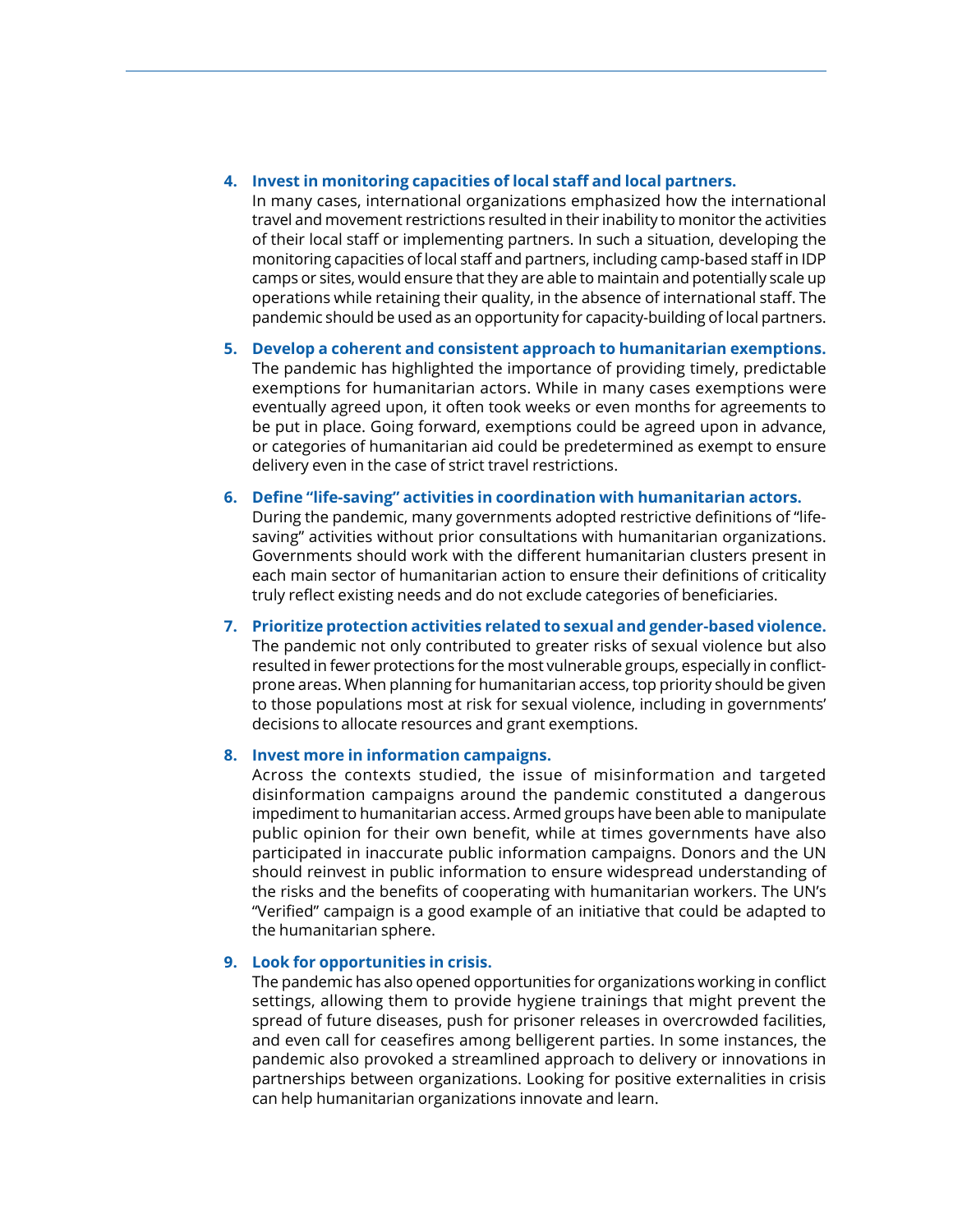### **10. Build a coherent, multi-scalar approach to risk.**

The surge in international support to meet the humanitarian crisis is an important part of the response to COVID-19, but it does not capture the full picture. So-called secondary effects include a downward spiral in the livelihoods of vulnerable populations and a weakened ecosystem of economies that will be poorly positioned to support them. Interviewees pointed to the need to gather highly localized data in order to understand the specific risks facing communities (including around humanitarian access) but also to understand their longer-term trajectories within bigger political economies. Putting resources into risk analysis that brings local, national, and regional information together into a systemic understanding will allow the humanitarian community to pivot from response to preparedness. This response will be essential not only for the next pandemic, but also for confronting the climate crises to come. In other words, "COVID," as one senior humanitarian worker put it, "is the overture for climate crises to come. If we learn the right lessons from the pandemic, we will be more prepared to face this next generation of crises."48